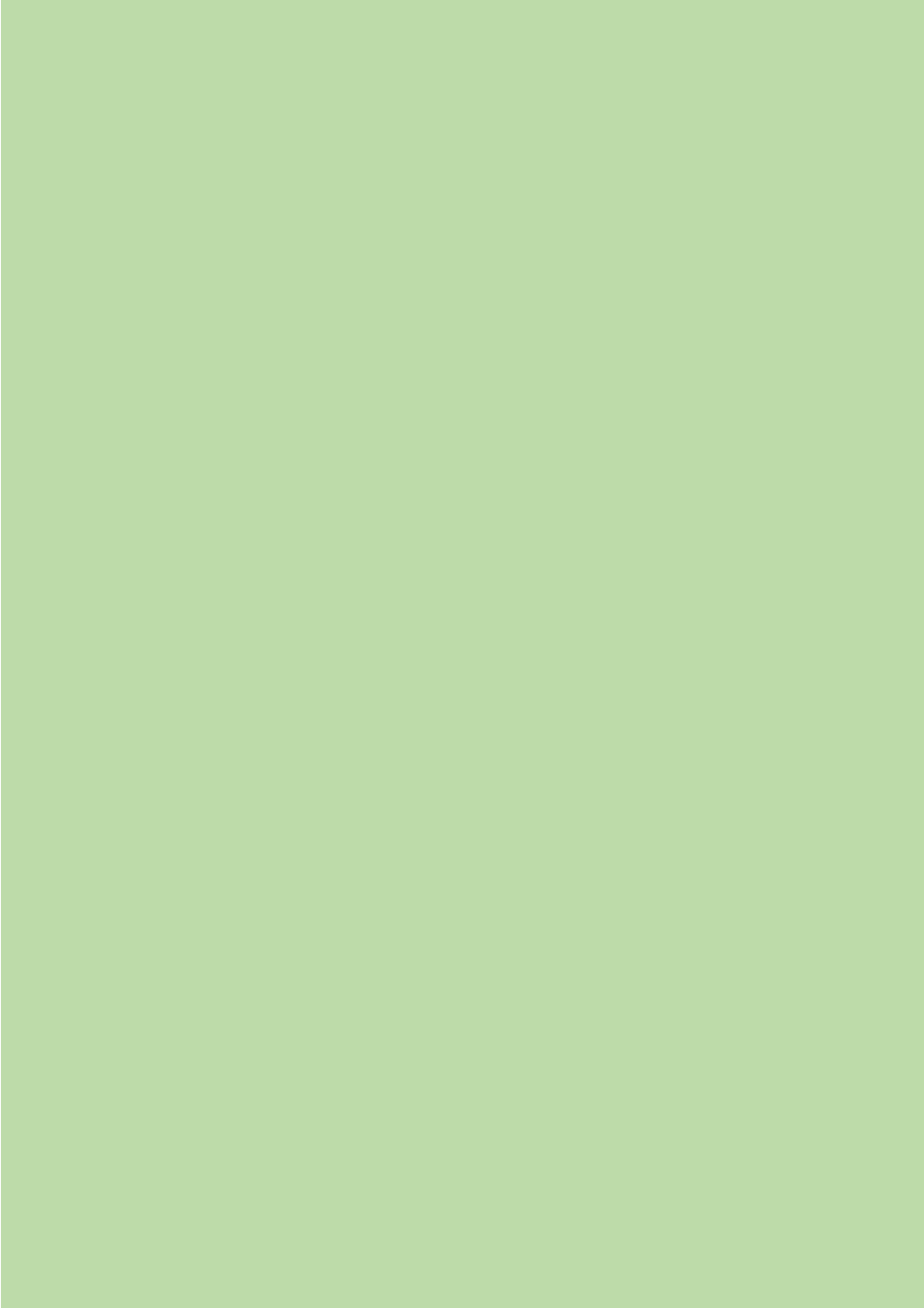# **CHAPTER VI FOLLOW UP OF AUDIT OBSERVATIONS**

#### **6.1 Follow up on Audit Reports**

As per the recommendations made by the High Powered Committee<sup>156</sup>, suo *moto* Explanatory Notes on all paragraphs in the Audit Reports are to be submitted to the Public Accounts Committee (PAC)/ Committee on Public Undertakings (CoPU) by the concerned departments. A copy of the *suo moto* Explanatory Notes shall also be furnished to the PAG (Audit), Manipur office for vetting.

Audit Reports for the year 2017-18 (Report No. 2 of 2019) featured three Performance Audit paragraphs and 19 Compliance Audit paragraphs. The *suo moto* Explanatory Notes pertaining to two Performance Audit paragraph and six Compliance Audit paragraphs had been received within the stipulated period of three months. In respect of earlier Audit Reports for the years 1999-2017, *suo moto* Explanatory Notes pertaining to 385 Performance Audits and Compliance Audit paragraphs were not received within the stipulated period of three months from the Departments.

## **6.2 Action taken on the Recommendations of Public Accounts Committee**

The Administrative Departments are required to take suitable action on the recommendations made in the Report of the PAC presented to the State Legislature. Heads of Departments were to prepare comments on Action Taken Notes or proposed to be taken on the recommendations of the PAC and submit the same to the State Legislative Assembly Secretariat.

As of April 2020, the PAC had published 36 Reports on the findings in the Audit Reports. These PAC Reports altogether contained 1,552 recommendations based on the examination of Audit Reports by the PAC. In respect of 21 Reports<sup>157</sup> of the PAC containing 737 recommendations, the Action Taken Notes (ATN) had been received. Of the remaining 815 recommendations contained in 15 Reports<sup>158</sup> of the PAC, no ATNs were received.

### **6.3 Monitoring compliance of Audit Observations**

The following committees had been formed at the Government level to monitor the follow-up action on audit related matters.

 $\overline{a}$ 

<sup>&</sup>lt;sup>156</sup> High Powered Committee appointed to review the response of the State Governments to the Audit Reports of the Comptroller and Auditor General of India (Shakdher Committee Report).

<sup>157 1</sup>st to 10<sup>th</sup>, 21st, 23<sup>rd</sup>, 25<sup>th</sup>, 26<sup>th</sup>, 28<sup>th</sup>, 30<sup>th</sup>, 31st, 33<sup>rd</sup>, 34<sup>th</sup>, 35<sup>th</sup> and 36<sup>th</sup> PAC Reports.

<sup>&</sup>lt;sup>158</sup> 11<sup>th</sup> to 19<sup>th</sup>, 38<sup>th</sup>, 40<sup>th</sup>, 45<sup>th</sup>, 47<sup>th</sup>, 49<sup>th</sup>and 51<sup>st</sup>PAC Reports.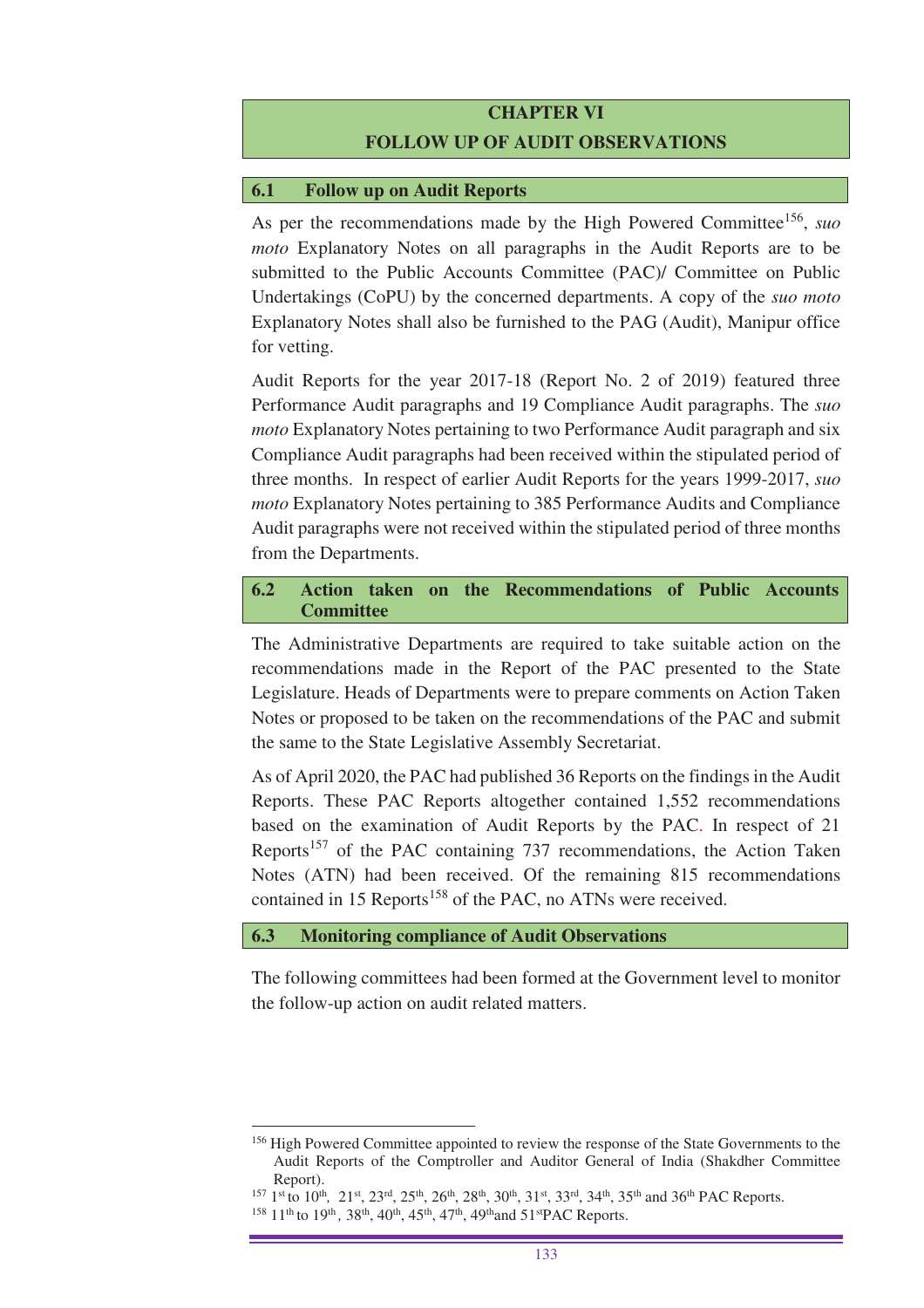**Departmental Audit and Accounts Committees**: Departmental Audit and Accounts Committees (DAACs) were formed (January 2010) by all the Departments of the State Government under the Chairmanship of the concerned Departmental Administrative Secretary to monitor the follow-up action on the audit related matters. The function of the DAACs was to monitor the progress in disposal of the outstanding audit paras and Inspection Reports issued by the Principal Accountant General (Audit), Manipur and to review and supervise the working of the Departmental Audit and Accounts Sub-Committees. The DAACs were to hold meeting once in three months. During 2018-19, no meeting of the DAACs was held.

**State Audit and Accounts Committee:** State Audit and Accounts Committee (SAAC) was formed (January 2010) at the State Level under the Chairmanship of the Chief Secretary to monitor the progress in disposal of outstanding audit objections and pending Inspection Reports and to review and oversee the working of the Departmental Audit and Accounts Committee (DAAC). The SAAC was to meet once in six months. During 2018-19, no meeting of the SAAC was held.

#### **6.4 Response to Audit Observations and outstanding Inspection Reports**

The Principal Accountant General (Audit), Manipur conducts periodical audits of Government Departments to test-check transactions and verify the maintenance of accounts and other records according to the prescribed rules and procedures. When important irregularities detected during the audits are not settled on the spot, Inspection Reports (IRs) are issued to the Heads of the concerned Offices with a copy to the next higher authority.

As of March 2019, 3,068 Inspection Reports issued from 2003-04 onwards were outstanding for settlement. Even the initial replies, which were required to be received from the Heads of Offices of the Government Departments within four weeks from the date of issue of IRs were not received.

Audit acknowledges the initiative of the State Government who instructed (April 2020) all the Administrative Secretaries and Head of Offices to give positive and adequate response to the audit observations pointed out in the form of Preliminary Observation Statement (POS), Inspection Reports and Audit Paragraphs in the CAG's Report so that they do not recur in the subsequent years.